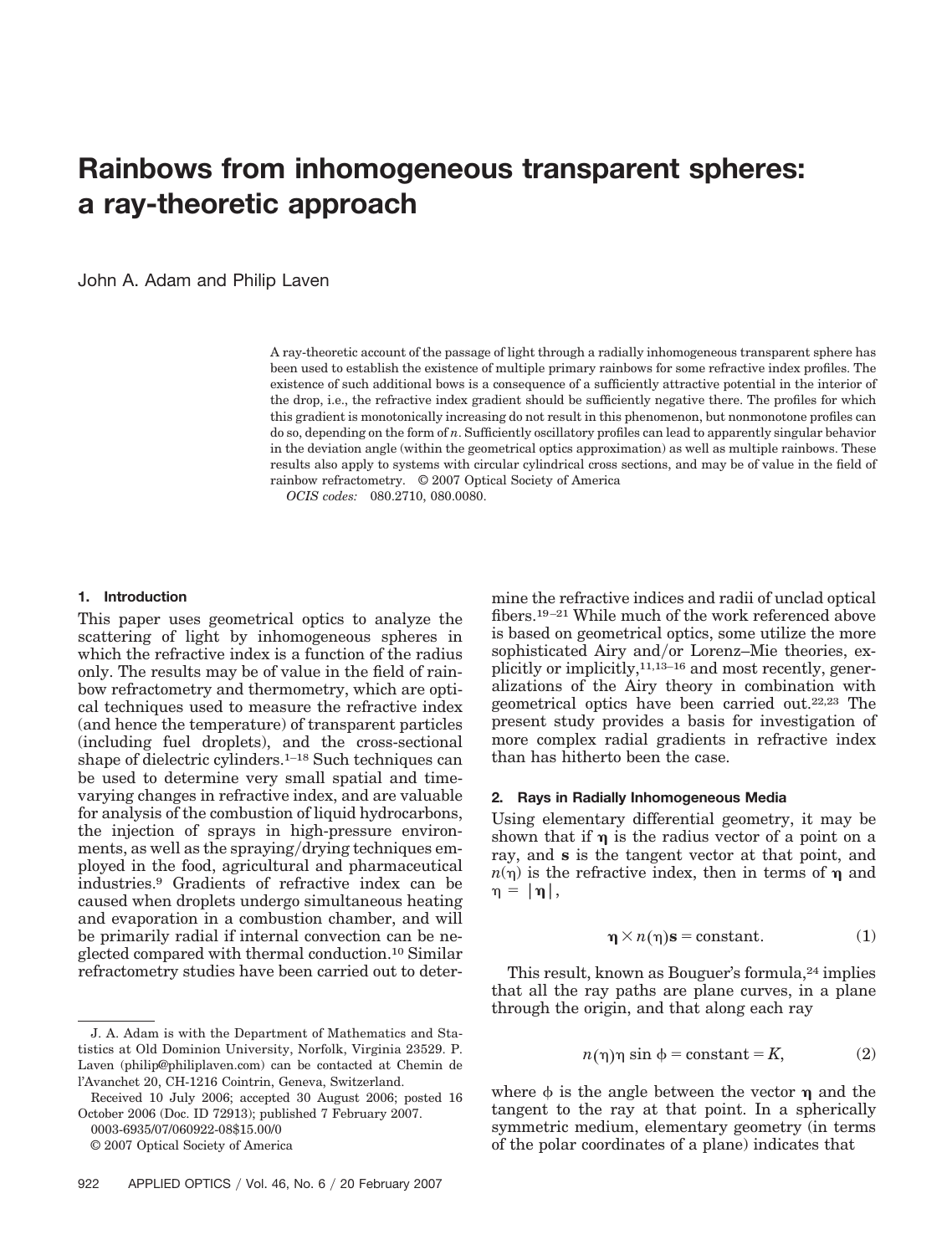$$
\sin \phi = \frac{\eta(\theta)}{\sqrt{\eta^2(\theta) + (d\eta/d\theta)^2}}.
$$
 (3)

Equations (2) and (3) imply that

$$
\frac{\mathrm{d}\eta}{\mathrm{d}\theta} = \pm \frac{\eta}{K} \sqrt{\eta^2 n^2(\eta) - K^2},
$$

whence the governing equation for ray paths in spherically symmetric media is

$$
\theta - \theta_0 = \pm K \int_{R}^{\xi} \frac{d\eta}{\eta \sqrt{\eta^2 n^2(\eta) - K^2}}.
$$
 (4)

In this integral the upper limit of the radial variable  $\eta$  is the dummy variable  $\xi$ , where  $0 \le \xi \le R$ , R being the radius of the sphere. The initial angle  $\theta_0$ corresponds to the value of  $\theta$  when  $\xi = R$ , namely at the point of entry of the ray into the sphere. To derive an expression for the total deviation  $D(i)$  undergone by a ray after two refractions and one reflection, initially incident at angle *i*, that is a generalization of the primary rainbow ray path, the procedure is as follows. First consider  $\eta'(\eta) < 0$  as in Fig. 1. By sym- $\text{metry,} \ \text{arcPQ} = \ \text{arcQS} = \ \text{arcST} = \ \text{arcTV}. \ \text{As the}$ ray moves along the path *PQ* from *P* to *Q*,  $\theta$  is increasing while  $\xi$  is decreasing, so  $d\theta/d\xi < 0$ . Equivalently, if *s* is the arc length along the ray,  $d\theta/ds > 0$  and

 $d\xi/ds < 0$  on this portion of the path. The  $\theta = 0$  axis is oriented parallel to the incoming ray, thus  $\theta_0 = i$ , the angle of incidence. The total deviation along the path *PQSTV* in this case is

$$
D(i) = 2i + \pi - 4r(i) + \Theta,
$$
 (5)

where  $\Theta$  is the deviation due to the nonzero curvature of the ray path. Thus  $\Theta$  represents the excess deviation over the constant refractive index case, and by symmetry it is four times the excess deviation from *P* to *Q*. The exact shape of the path obviously depends on the choice for  $n(\eta)$ . It will be assumed that  $n(\eta)$  is continuous in the interval  $(O, R)$ . To elucidate the functional form of  $\Theta$ , consider the point *Q* on the path, corresponding to the stationary angle  $\bar{\theta}$  in the diagram, i.e., where

$$
\frac{\mathrm{d}\xi}{\mathrm{d}\theta}\bigg|_{\overline{\theta}} = 0.\tag{6}
$$

Recall from Eq. (4) that

$$
\frac{\mathrm{d}\theta}{\mathrm{d}\xi} = -\frac{K}{\xi\sqrt{\xi^2n^2(\xi)-K^2}}.
$$

The choice of  $-K$ , where  $K > 0$  has been made because  $\theta'(\xi) < 0$  on the portion *PQ* of the arc. Thus



Fig. 1. Ray path for a single internal reflection; any point on the path is identified by its polar coordinates  $(\xi, \theta)$ .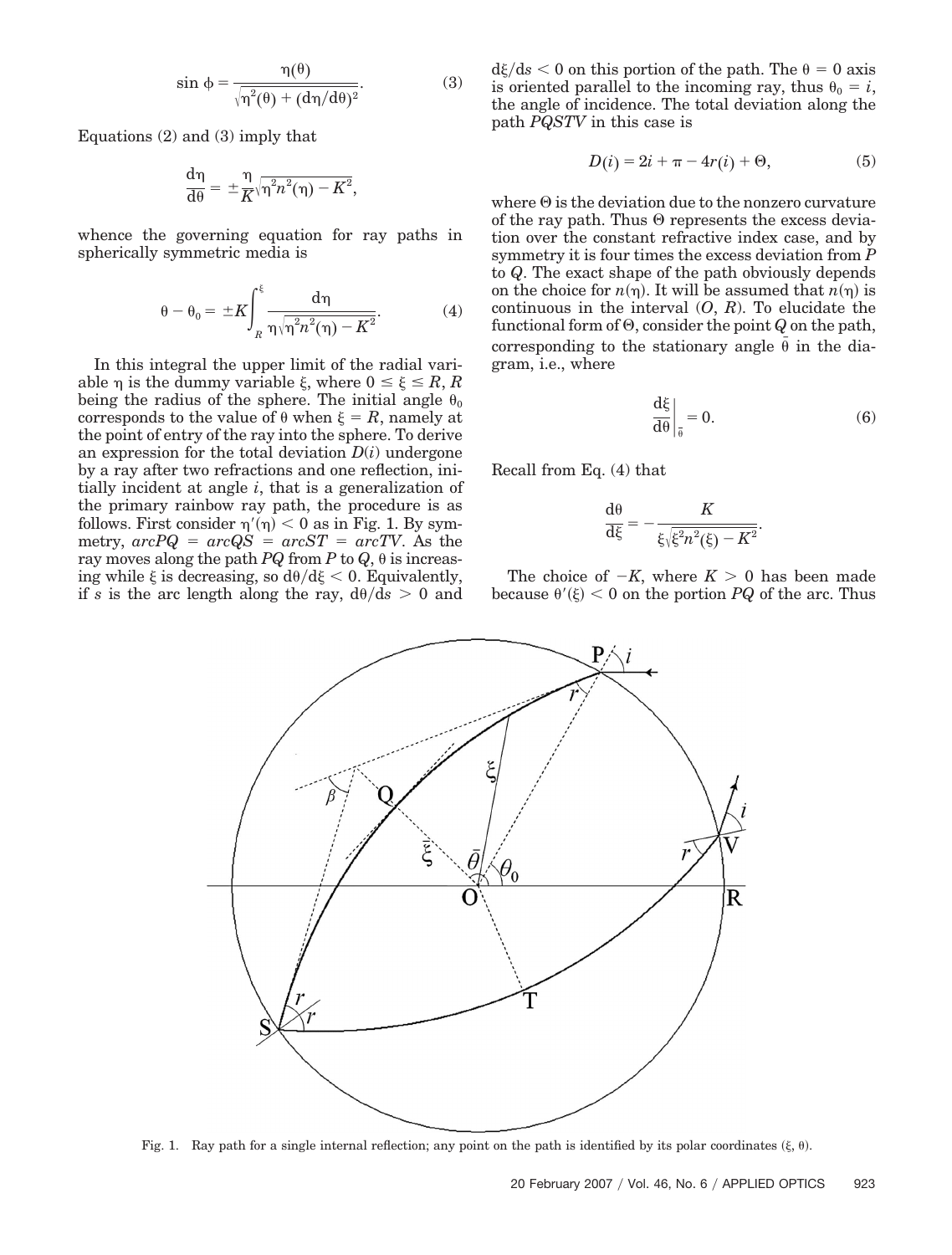condition (6) occurs when (i)  $\xi = 0$ , and (ii) more interestingly, when  $\xi^2 n^2(\xi) = K^2$ . This provides a natural definition of the turning point<sup>25</sup>  $\bar{\xi}$ , where  $\bar{\xi} = \xi(\bar{\theta})$ ; on arc *PQ* (or any equivalent arc) this mapping is invertible for a given sign of *K*, so we also have a more useful form  $\bar{\theta} = \theta(\bar{\xi})$ . As can be seen from Fig. 1, this is the point at which a ray propagating into the droplet is refracted away from its closest point of entry to the center (in the case of constant *n*, the interior ray path is straight of course, but  $\bar{\xi}$  still defines the point of closest approach to the origin.

It is convenient to employ a dimensionless version of some of the above equations in what follows, scaling radial distances within the sphere by the radius *R*. Let  $\lambda = \eta/R$ ,  $\bar{\lambda} = \bar{\xi}/R$ , where  $0 \le \bar{\lambda} \le \lambda \le 1$ , and  $\bar{K} = K/R$ . At the point of entry *P*, the angle  $\phi = r(i)$ , the angle of refraction [see Eq. (2)]. The value of  $K$  determines the subsequent path of any incident ray. Since  $n(\lambda)$  is discontinuous at  $\lambda = 1$ , it follows that

$$
\overline{K}(i) = \lim_{\lambda \to 1^{-}} [\lambda n(\lambda)] \sin r(i) = \lim_{\lambda \to 1^{-}} \lambda \sin i = \sin i,
$$
  
but when  $\lambda = \overline{\lambda}$ ,  

$$
\overline{K} = \overline{\lambda} n(\overline{\lambda}) \sin[\phi(\overline{\lambda})] = \overline{\lambda} n(\overline{\lambda}) \sin[\pi/2] = \overline{\lambda} n(\overline{\lambda}),
$$

so that in principle  $\bar{\lambda}$  may be determined for a given refractive index profile from the result

$$
\bar{K} = \bar{\lambda}n(\bar{\lambda}) = \sin i. \tag{7}
$$

Notice also that in general the solution *¯* will not be unique, but in practice it should be straightforward to identify the physically significant one. From Eq. (4) for  $\theta = \bar{\theta}$ , in dimensionless terms

$$
\bar{\theta} - i = -\bar{K} \int_{1}^{\bar{\lambda}} \frac{d\eta}{\eta \sqrt{\eta^{2} n^{2}(\eta) - K^{2}}} = \bar{K} \int_{\bar{\lambda}}^{1} \frac{d\lambda}{\lambda \sqrt{\lambda^{2} \bar{n}^{2}(\lambda) - \bar{K}^{2}}} \n\equiv \bar{K} I(\bar{\lambda}, i),
$$
\n(8)

where  $\bar{n}(\lambda) = n(\eta)$ . For any convex quadrilateral

$$
\beta = -\pi + 2(r + \bar{\theta} - i),\tag{9}
$$

(and so  $\beta = 0$  when  $n = constant$ .) For the total path  $PQSTV$ ,  $\Theta = 2\beta$ , from which it follows that for  $n'(r) > 0$  the total deviation for a primary bow is, from Eq. (5)

$$
D(i) = 2i - \pi + 4\bar{K} \int_{\bar{x}}^{1} \frac{d\lambda}{\lambda \sqrt{\lambda^2 \bar{n}^2(\lambda) - \bar{K}^2}}.
$$
 (10)

This result reduces to the known result for *n* constant. Clearly, the integral in Eq. (10) is improper at the lower limit. This corresponds of course to the definition of  $\bar{\lambda}$ , the value of  $\lambda$  at which  $\lambda'(\theta) = 0$ ; in practice, the integral exists for reasonable choices of  $\bar{n}(\lambda)$ . In the case for which  $\bar{n}'(\lambda) < 0$ , the curvature is away from the center, i.e., in the clockwise sense this time, so Eq.  $(5)$  still applies, but now  $\beta$  is defined as

$$
\beta = \pi - 2(r + \bar{\theta} - i). \tag{9'}
$$

## **3. Specific Refractive Index Profile**

A specific monotonically decreasing profile for  $\bar{n}(\lambda)$ will be chosen because it offers reasonable analytic tractability for the perturbation analysis in Section 4 and because it readily illustrates the double rainbow phenomenon. The choice of  $\bar{n}(\lambda)$  was made because the gradient  $\bar{n}'(\lambda)$  is not constant, thereby allowing for the possibility of subtle features that may not be present in a linear profile. While it may be argued that a linear profile is simpler to investigate, this is not in fact the case: The latter contains a quartic term in the radicand of the integral and results in elliptic integrals that, analytically at least, provide little insight into the physics of the problem; furthermore for this profile  $\bar{\lambda}$  is not unique. The equation for  $\bar{\lambda}$  in this case is admittedly only a quadratic, and it is physically obvious which root to take, but this lends a minor but additional complication to a less general and yet more complex case. Furthermore since any smooth profile can be can be reasonably approximated by a linear Taylor polynomial for a sufficiently small inhomogeneity, the choice of  $\bar{n}(\lambda)$  below contains the linear profile as a special case. This idea is used in the perturbation analysis below: although  $\bar{\lambda}$ is known exactly for this refractive index profile it is nonlinear in "sin *i*", and a linearization of  $\bar{\lambda}$  about its value for  $n_0$  for a homogeneous sphere is very useful in evaluating the integrals below. The choice for  $\bar{n}(\lambda)$  is subject to the boundary conditions  $\bar{n}(0)$  $\equiv n_0$  and  $\bar{n}(1) \equiv n_1$ , where  $n_0 > n_1$ . This determines the parameters  $a = (n_0 - n_1)/n_0 n_1$  and  $b = n_0^{-1}$  in the chosen profile

$$
\bar{n}(\lambda) = (a\lambda + b)^{-1} \equiv \frac{n_0 n_1}{(n_0 - n_1)\lambda + n_1}.
$$
 (11)

The expression for the minimum impact parameter  $\bar{\lambda}(i)$  is found by solving Eq. (7) to give

$$
\bar{\lambda} = \frac{n_1 \sin i}{n_0 n_1 - (n_0 - n_1) \sin i}.
$$
 (12)

Because the numerator is increasing and the denominator is decreasing with  $i$ , it follows from Eq.  $(12)$ that  $\bar{\lambda}$  is an increasing function of *i* on  $(0, \pi/2)$ . Now the integral in Eq. (10) reduces to

$$
I(\bar{\lambda}, i) = \int_{\bar{\lambda}}^{1} \frac{(a\lambda + b) d\lambda}{\lambda \sqrt{\lambda^2 - \bar{K}^2 (a\lambda + b)^2}} = aI_A + bI_B, (13)
$$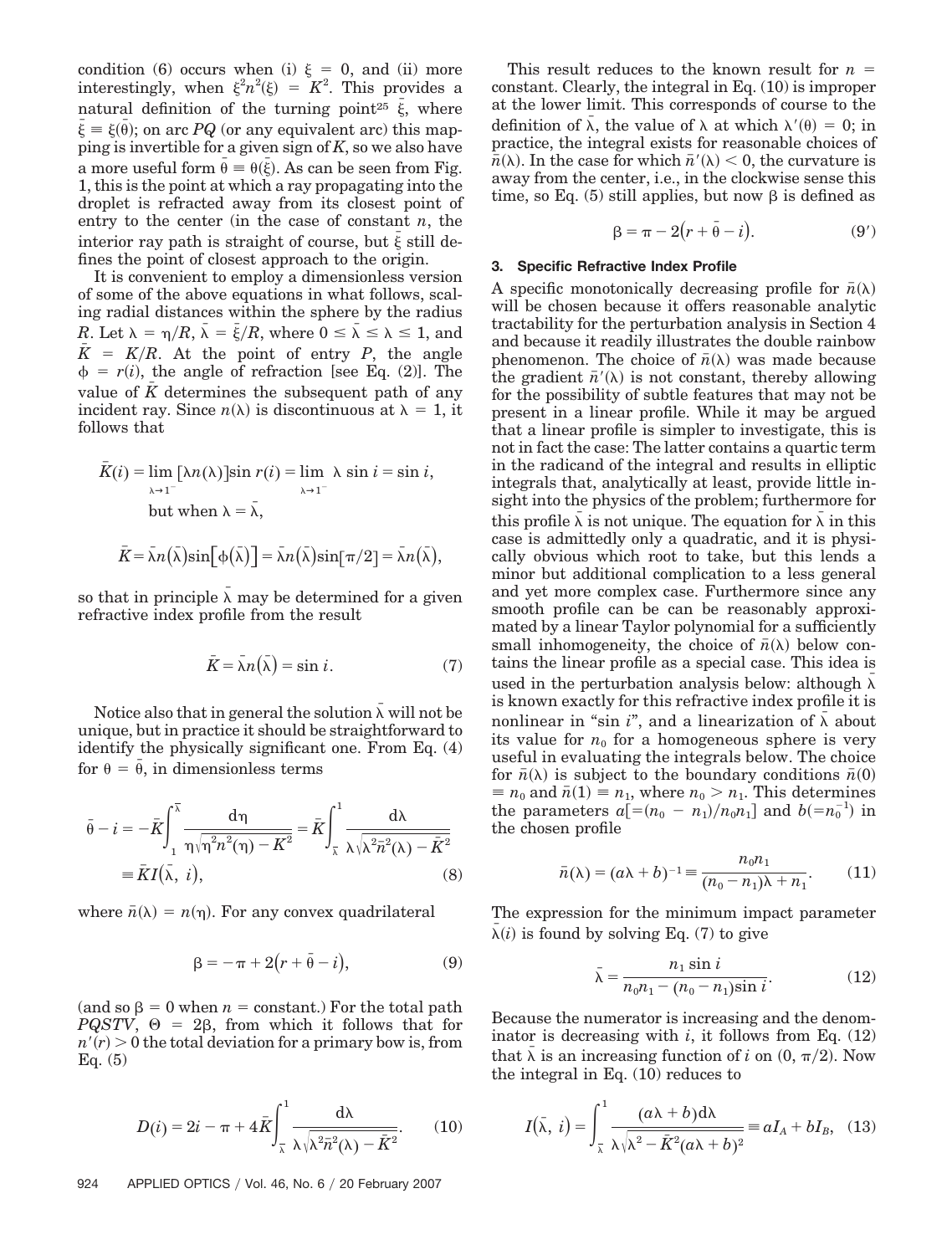where  $I_A = \int$ λ <sup>1</sup> d $\lambda$  $\sqrt{C\lambda^2 + B\lambda + A}$  $(14)$ 

$$
I_B = \int_{\frac{1}{\lambda}}^1 \frac{d\lambda}{\lambda \sqrt{C\lambda^2 + B\lambda + A}},\tag{15}
$$

$$
C = 1 - a^2 \bar{K}^2 = \left(1 - \left[\frac{n_0 - n_1}{n_0 n_1}\right]^2 \sin^2 i\right) > 0,
$$
  
\n
$$
B = -2ab\bar{K}^2 = -2\left[\frac{n_0 - n_1}{n_0 n_1}\right] \sin^2 i,
$$
  
\n
$$
A = -b^2 \bar{K}^2.
$$

The positivity of *C* follows from the fact that  $n_0 - n_1$  $n_0 n_1$  always for  $n_1 \geq 1$ . The above integrals are standard forms, so Eq. (13) can be recast into  $I(1, i)$  –  $I(\bar{\lambda}, i)$ , where<sup>26</sup>

$$
I(\lambda, i) = \frac{a \ln \left[2\sqrt{C(C\lambda^2 + B\lambda + A)} + 2C\lambda + B\right]}{\sqrt{C}} + \frac{b}{\sqrt{-A}} \arcsin \frac{2A + B\lambda}{\lambda\sqrt{B^2 - 4AC}}.
$$
 (16)

#### **4. Perturbation Analysis**

To illustrate the effects of slight nonhomogeneity in  $n(\eta)$  the profile parameter  $a$  will be considered small and equal to  $\varepsilon$ , the expansion parameter in what follows. [This forces  $n_1 = 5(5\varepsilon + 3)^{-1}$ , but this presents no difficulty because  $n_1 \geq 1$  provided  $\varepsilon \leq 0.4$ . The integral (14) will be expanded in powers of  $\varepsilon$  and inserted into Eq.  $(10)$  for  $D(i)$ , retaining only terms up to  $O(\varepsilon)$  in both individual expansions and the final  ${\rm result.}$  Interestingly, terms of  $O(\varepsilon^{1/2})$ ,  $O(\varepsilon)$  and  $O(\varepsilon^{3/2})$ arise, but the terms  $O(\varepsilon^{1/2})$  vanish identically. Up to  $O(\varepsilon)$ , Eq. (14) is

$$
I(\bar{\lambda}, i) = \int_{\bar{\lambda}}^{1} \left( a + \frac{b}{\lambda} \right) \left[ \frac{1}{\sqrt{\lambda^2 - \bar{K}^2 b^2}} + \frac{2\varepsilon \lambda b \bar{K}^2}{(\lambda^2 - \bar{K}^2 b^2)^{3/2}} \right] d\lambda
$$
  
=  $I_1 + I_2 + I_3 + I_4,$  (17)

where the integrals  $I_k$ ,  $k = 1, 2, 3, 4$  for now will remain indefinite. They are<sup>26</sup>

$$
I_1 = a \int \frac{d\lambda}{\sqrt{\lambda^2 - \bar{K}^2 b^2}} = a \ln(\lambda + \sqrt{\lambda^2 - \bar{K}^2 b^2});
$$
  
\n
$$
I_2 = b \int \frac{d\lambda}{\lambda \sqrt{\lambda^2 - \bar{K}^2 b^2}} = -\frac{1}{\bar{K}} \arcsin\left(\frac{\bar{K}b}{\lambda}\right);
$$
  
\n
$$
I_3 = 2\varepsilon ab\bar{K}^2 \int \frac{\lambda d\lambda}{\left(\lambda^2 - \bar{K}^2 b^2\right)^{3/2}} = -\frac{2\varepsilon ab\bar{K}^2}{\sqrt{\lambda^2 - \bar{K}^2 b^2}};
$$
  
\n
$$
I_4 = 2\varepsilon b^2 \bar{K}^2 \int \frac{d\lambda}{\left(\lambda^2 - \bar{K}^2 b^2\right)^{3/2}} = -\frac{2\varepsilon\lambda}{\sqrt{\lambda^2 - \bar{K}^2 b^2}}.
$$

Also Eq. (7) implies that

$$
\bar{\lambda} = (e\bar{\lambda} + b)\sin i, \qquad \text{i.e., } \bar{\lambda} = b \sin i(1 + \varepsilon \sin i) + O(\varepsilon^2). \tag{18}
$$

The expression  $(\lambda^2 - \bar{K}^2 b^2)^{1/2}$  appears in various ways in the above integrals. It is readily verified that  $(\lambda^2 - \bar{K}^2 b^2)^{1/2} = \sqrt{2}b\epsilon^{1/2} \sin^{3/2} i + O(\epsilon^{3/2}).$  After some algebra the definite integrals are as follows:

$$
\begin{array}{l} \left[I_1\right]_\lambda^1 = \varepsilon \, \ln\!\left(\dfrac{1 + \left(\lambda^2 - \bar{K}^2 b^2\right)^{1/2}}{b\,\sin\,i}\right) + O(\varepsilon^{3/2});\\ \\ \left[I_2\right]_\lambda^1 = -\dfrac{1}{\bar{K}}\!\!\left[\arcsin\!\left(\bar{K}b\right) - \dfrac{\pi}{2} + (2\varepsilon\,\sin\,i)^{1/2}\right] + O(\varepsilon^{3/2});\\ \\ \left[I_3\right]_\lambda^1 = O(\varepsilon^{3/2});\\ \\ \left[I_4\right]_\lambda^1 = \left(\dfrac{2\varepsilon}{\sin\,i}\right)^{1/2} - \dfrac{2\varepsilon}{\left(1 - \bar{K}^2b^2\right)^{1/2}} + O(\varepsilon^{3/2}). \end{array}
$$

These results are then substituted into Eq. (10), resulting in (to  $O(\varepsilon)$ )

$$
D(i) = 2i - \pi + 4\bar{K} \Biggl\{ \varepsilon \ln \Biggl( \frac{1 + (1 - \bar{K}^2 b^2)^{1/2}}{b \sin i} \Biggr) - \frac{1}{\bar{K}} \Biggl[ \arcsin (\bar{K}b) - \frac{\pi}{2} + (2\varepsilon \sin i)^{1/2} \Biggr] + \left( \frac{2\varepsilon}{\sin i} \right)^{1/2} - \frac{2\varepsilon}{\left( 1 - \bar{K}^2 b^2 \right)^{1/2}} \Biggr\} + O(\varepsilon^{3/2})
$$

$$
\approx 2i + \pi - 4 \arcsin(\bar{K}b) + 4\epsilon \bar{K}
$$

$$
\times \left\{ \ln \left( \frac{1 + \left(1 - \bar{K}^2 b^2\right)^{1/2}}{b \sin i} \right) - \frac{2}{\left(1 - \bar{K}^2 b^2\right)^{1/2}} \right\}
$$

$$
= 2i + \pi - 4 \arcsin(b \sin i) + 4\epsilon \sin i
$$

$$
\times \bigg\{\ln\bigg(\frac{1+\left(1-b^2\sin^2i\right)^{1/2}}{b\,\sin i}\bigg)-\frac{2}{\left(1-b^2\sin^2i\right)^{1/2}}\bigg\}.\tag{18a}
$$

$$
\equiv D_h(i) + \varepsilon F(i),
$$
  
where  $F(i) = 4 \sin i \left\{ \ln \left( \frac{1 + (1 - b^2 \sin^2 i)^{1/2}}{b \sin i} \right) - \frac{2}{(1 - b^2 \sin^2 i)^{1/2}} \right\},$ 

and  $D_h(i)$  is the deviation for the homogeneous sphere (this follows because  $b = n_0^{-1}$ ), and  $\varepsilon \overline{F}(i)$  is the additional deviation, to  $O(\varepsilon)$ , owing to the nonhomogeneous refractive index. To determine where an extremum of  $D(i)$  occurs (if it does) relative to the homogeneous case (occurring at  $i = i_c$ , say), let us use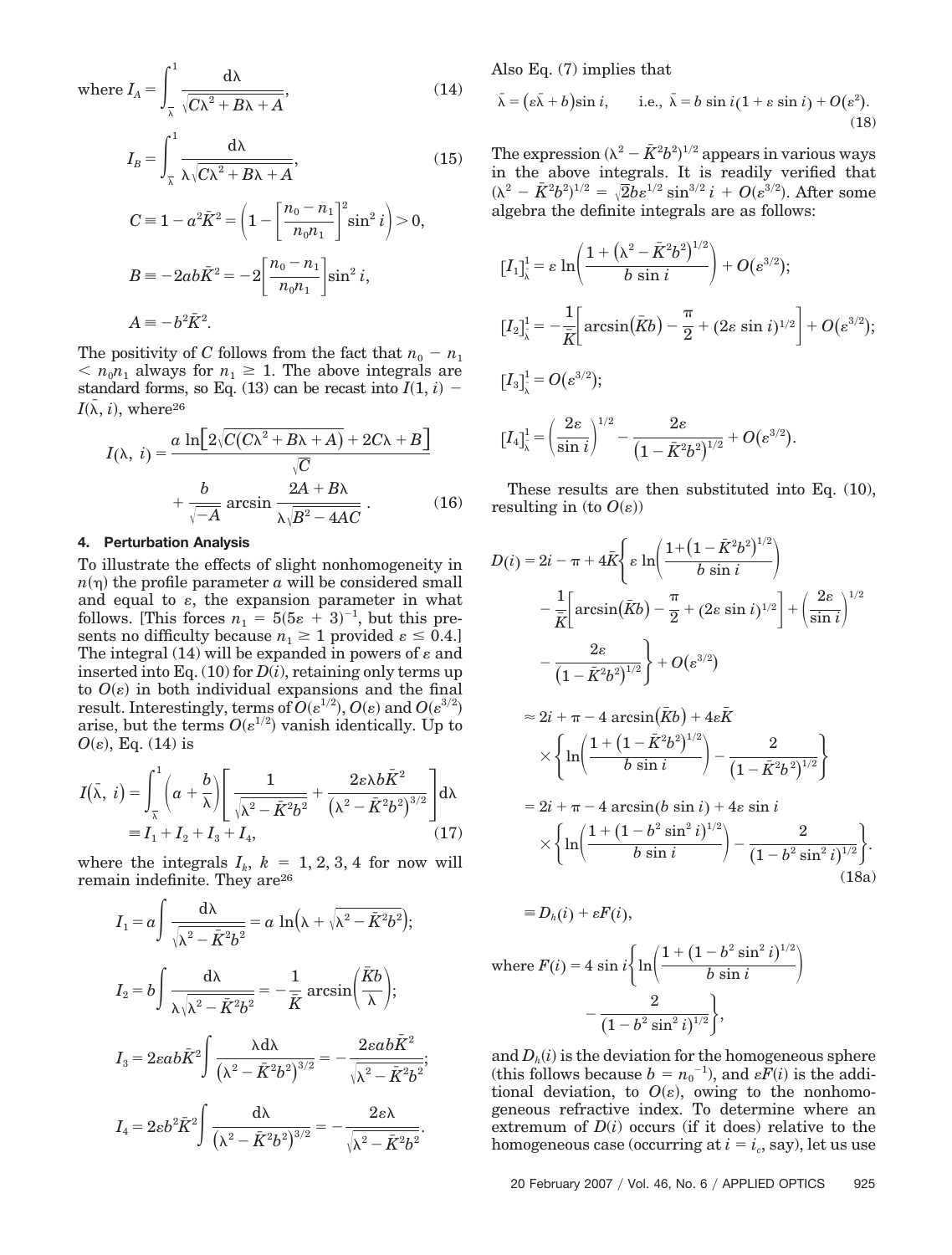first-degree Taylor polynomials in the following manner: clearly, since from Eq. (18a), it follows that  $D'(i) = D_h'(i) + \varepsilon F'(i)$ . Near  $i = i_c$ ,  $i = i_c + \delta$ , say (with  $|\delta|$  small compared to *i<sub>c</sub>*),  $F(i) \approx F(i_c) + \delta F'(i_c)$ . Then  $D'(i) \approx 0 + \delta D_h''(i_c) + \varepsilon F'(i_c)$  to first order in small quantities  $\delta$ ,  $\varepsilon$ . Since a necessary condition for the existence of extrema in  $D(i)$  is  $D'(i) = 0$ , it follows that

$$
\delta D_{h}^{\prime\prime}(i_c)+\varepsilon[F^\prime(i_c)+\delta F^{\prime\prime}(i_c)]\approx 0,\qquad\text{or}\qquad
$$

$$
\delta \approx -\frac{\varepsilon F'(i_c)}{D_h''(i_c) + \varepsilon F''(i_c)} = -\frac{\varepsilon F'(i_c)}{D_h''(i_c)} + O(\varepsilon^2). \quad (19)
$$

Elementary ray theory shows that  $D_h''(i_c) > 0$ , and  $F^{\prime}(i_{c}) < 0 \; {\rm for} \: n_{0} = 5/3$  (as is readily verified from Fig. 2), it follows that  $\delta > 0$  in the vicinity of  $i_c$ , i.e., the extremum occurs at slightly higher values of *i* than compared with the homogeneous case. Indeed, from the general shape of  $F(i)$  in Fig. 2 it may be seen that  $F(i) > 0$  for  $i \in (0, \mu)$ , where  $\mu \approx 0.429$  for  $n_0 =$  $5/3$  and  $F(i) < 0$  for  $i \in (\mu, \pi/2]$ . This is consistent with the fact that compared with the homogeneous sphere, according to Fig. 3, there is now a maximum of  $D(i)$  in  $(0, \mu)$ , and the minimum of  $D(i)$  in  $(\mu, \pi/2]$ is lower, i.e.,  $D(i_{\min}) < D_h(i_c)$ . The reason for this is that initially,  $F(i)$  increases faster than  $D_h(i)$  decreases, so *D*(*i*) also increases, decreasing shortly thereafter (according to Fig. 3, at  $i \approx 16.3^{\circ}$ ). In Fig. 2 the solid curve  $[F(i)]$  is drawn for  $n_0 = 5/3$  while the dashed curve  $[F1(i)]$  is for  $n_0 = 2.5$ . In Fig. 3,  $\varepsilon = 0.25$  and  $n_0 = 5/3$ , but even for this relatively large nonuniformity the agreement between the exact  $\text{TotD}(i)$  and the linear approximation given by Eq. (18a) is reasonable for angles of incidence less than approximately 30°. The disparity between these two graphs shrinks (as one would expect) as  $\varepsilon$  tends to zero.



Fig. 2. *F*(*i*) defined by Eq. (18a) is the incident angular component of the additional deviation incurred for the inhomogeneous sphere over that for the homogeneous one [see Eq. (18)], and is plotted for  $n_0 = 5/3$ .  $F1(i)$  is for  $n_0 = 2.5$ .



Fig. 3. Graphs of (i) the exact ray deviation TotD(*i*) found from Eq. (10) for the profile  $\bar{n}(\lambda) = (a\lambda + b)^{-1}$  with  $a = \varepsilon$  (=0.25 here) and  $n_0 = 5/3$ , corresponding to  $n_1 = 5/(5\varepsilon + 3)$ ; (ii) the deviation for the homogeneous sphere Dh(*i*) for  $\bar{n}(\lambda) = n_0 = 5/3$ ; (iii) the additional deviation  $\varepsilon F(i)$ , due to the inhomogeneity [see Eqs. (18) and  $(18a)$ ; (iv) the linear approximation to the deviation  $Dh(i)$  $+ \varepsilon F(i)$ , as calculated from Eq. (18).

Note that the above profile for  $\bar{n}(\lambda)$  was chosen for analytic convenience; it also has the advantage that a unique value of  $\bar{\lambda}$  could be specified for numerical studies. In general this is not the case. However, as noted earlier, to the extent that any profile can be approximated (sometimes quite accurately) by a linear Taylor polynomial, this result is general in that it holds for any small functional deviation from a constant profile  $n_0$ .

## **5. Existence of Multiple Rainbows of a Given Order**

Earlier work by Brockman and Alexopoulos<sup>27</sup> considered ray optics for particles with refractive indices in the form of a power law; in dimensional notation  $n(r) = n(R)(r/R)^m$ . This functional form allows for two very unphysical situations:  $n(0) = 0$  when  $m > 0$  and  $n(0) \to \infty$  as  $\eta \to 0$  when  $m < 0$ . If, however, a constant index sphere of radius  $a \leq R$  were smoothly matched to this type of profile for  $a < \eta < R$ , then such a composite profile might prove useful. Even without modification it represents two extreme cases of very weak and very strong central refraction respectively. For the simple power law index, Eq. (10) for *D*(*i*) is reducible to a generalization of that for constant *n*. Unfortunately the model of Brockman *et al*. does not allow for the possibility of more than one rainbow of a given order since  $D'(i)$  still possesses a unique zero  $i_c$ .

However, some insights about when this phenomenon may occur can be gained by examining the quantity  $\rho(\lambda) = \lambda \bar{n}(\lambda)$  ( $= \bar{K} = \sin i$ ) in Eq. (10). The turning point  $\bar{\lambda}$  for a ray with a given angle of incidence *i* is given implicitly by the relation  $\rho(\bar{\lambda}) = \sin i$ . Figure 4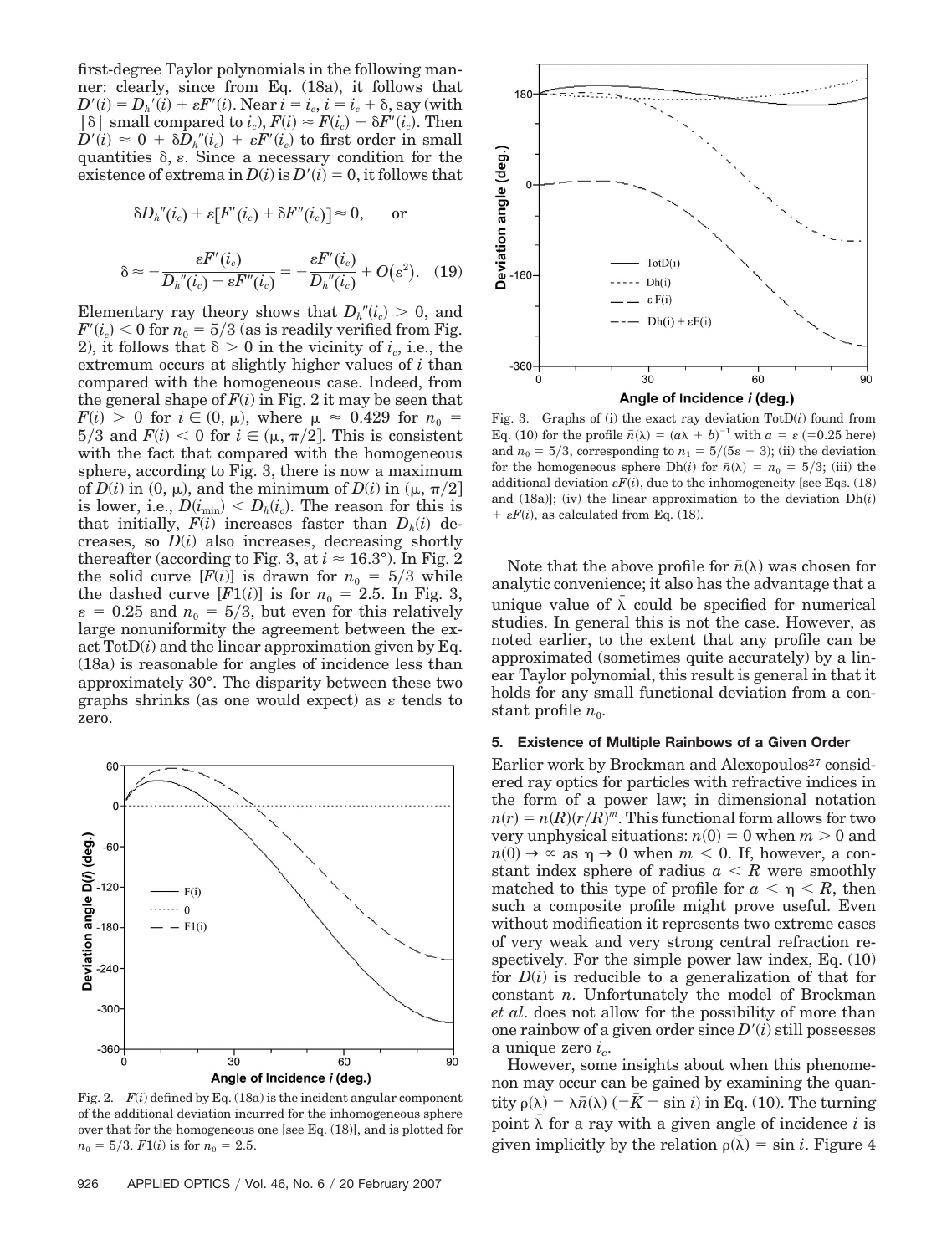



shows two refractive index profiles:  $\rho_1(\lambda) = \lambda \bar{n}_1(\lambda) =$  $\lambda[5 - 4(\lambda - 0.5)^2]/3$  and  $\rho_2(\lambda) = \lambda \bar{n}_2(\lambda) = 4\lambda[1 +$  $(\lambda - 0.5)^2$ /3. The first corresponds to the refractive index increasing from  $4/3$  at  $\lambda = 0$  to a maximum of  $5/3$  at  $\lambda = 0.5$  and then decreasing back to  $4/3$  at the drop surface,  $\lambda = 1$ . The second profile corresponds to the refractive index decreasing from  $5/3$  at  $\lambda = 0$  to a minimum of  $4/3$  at  $\lambda = 0.5$  and then increasing back to  $5/3$  at the drop surface,  $\lambda = 1$ . The *D(i)* graphs corresponding to these two symmetric refractive index profiles exhibit interesting differences (see Fig. 5): For  $\bar{n}_1$  there is a single minimum near  $i = 13.8^{\circ}$  of arc, whereas for  $\bar{n}_2$  there is a maximum near  $i = 8.0^{\circ}$  and a minimum near  $i = 65.3^{\circ}$ —a double primary rainbow! Clearly the presence of an attractive index profile  $n_2$  in the central region is the physical reason for this. However, despite the different concavities of both the  $\bar{n}$  and the  $\rho$  profiles, there is nothing distinctive in these graphs to indicate this contrasting behavior. Perhaps this is not surprising given that it is a weighted integral of the reciprocal square root of  $p^2 - \sin^2 i$  that is contributing to  $D(i)$ . It is worth noting that similar results occur for the linear profiles  $n = (4 + \lambda)/3$  (minimum only) and  $n = (5 - \lambda)/3$ (maximum and minimum).

Nevertheless, further insight may be gained from the more complicated profile  $\bar{n}(\lambda) = \frac{5 + \sin(6\pi\lambda)}{3}$ . This and the corresponding  $\rho(\lambda)$  graph are shown in Fig. 6. Recall that the turning point  $\bar{\lambda}$  is defined by the equation  $\rho(\bar{\lambda}) = \sin i$ , so the vertical axis is synonymous with sin *i* as far as  $\bar{\lambda}$  is concerned, and therefore it is only of interest to consider  $0 \le \rho \le 1$ . As the angle of incidence *i* increases from zero to 90°, the ray will move into the sphere until it encounters the turning point  $\bar{\lambda}$  and proceed no further. The axial ray  $(i = 0^{\circ})$  passes through the center and for  $q = 1$ ,  $\bar{\lambda}$  is obviously zero. As *i* increases, so too does *¯*, changing slowly as a function of *i* at first, and more rapidly later, because the derivative of  $\rho$ , as drawn is decreasing until the point of inflection is reached. However, at the value of sin *i* corresponding to the



Fig. 5. Graphs of  $D(i)$  for two symmetric refractive index profiles  $\rho_1(\lambda)$  and  $\rho_2(\lambda)$ .

relative minimum of  $\rho(\bar{\lambda})$ ,  $\bar{\lambda}$  jumps discontinuously on this graph from approximately 0.39 to about 0.57 and then climbs to approximately  $0.64$  when  $i = 90^{\circ}$ . If instead of starting at *i* equal to zero we had reversed the process, starting with a tangentially incident ray  $(\sin i = 1)$ , the track of  $\bar{\lambda}$  is reversible. At the relative minimum of  $\rho(\bar{\lambda})$ , this being the coalescence of two turning points (the inner one being inaccessible to an incoming ray), we might expect some correspondingly aberrant behavior in *D*(*i*), and this does indeed occur (see Fig. 7). The spiked behavior evident in this figure is therefore associated with the discontinuity in the turning point  $\bar{\lambda}(i)$ .

Another feature is noteworthy. It appears that for at least monotonically decreasing *n*(*r*) profiles, the quantity

$$
L(i) = \bar{K} \int_{\bar{\lambda}}^{1} \frac{d\lambda}{\lambda \sqrt{\lambda^2 \bar{n}^2(\lambda) - \bar{K}^2}}
$$
(20)

possesses a point of inflection, while for monotonically increasing profiles it does not, exhibiting only a graph with upward concavity. Furthermore it is apparent from Fig. 8 (drawn for a linearly decreasing refractive index profile) that the derivative  $L'(i)$  is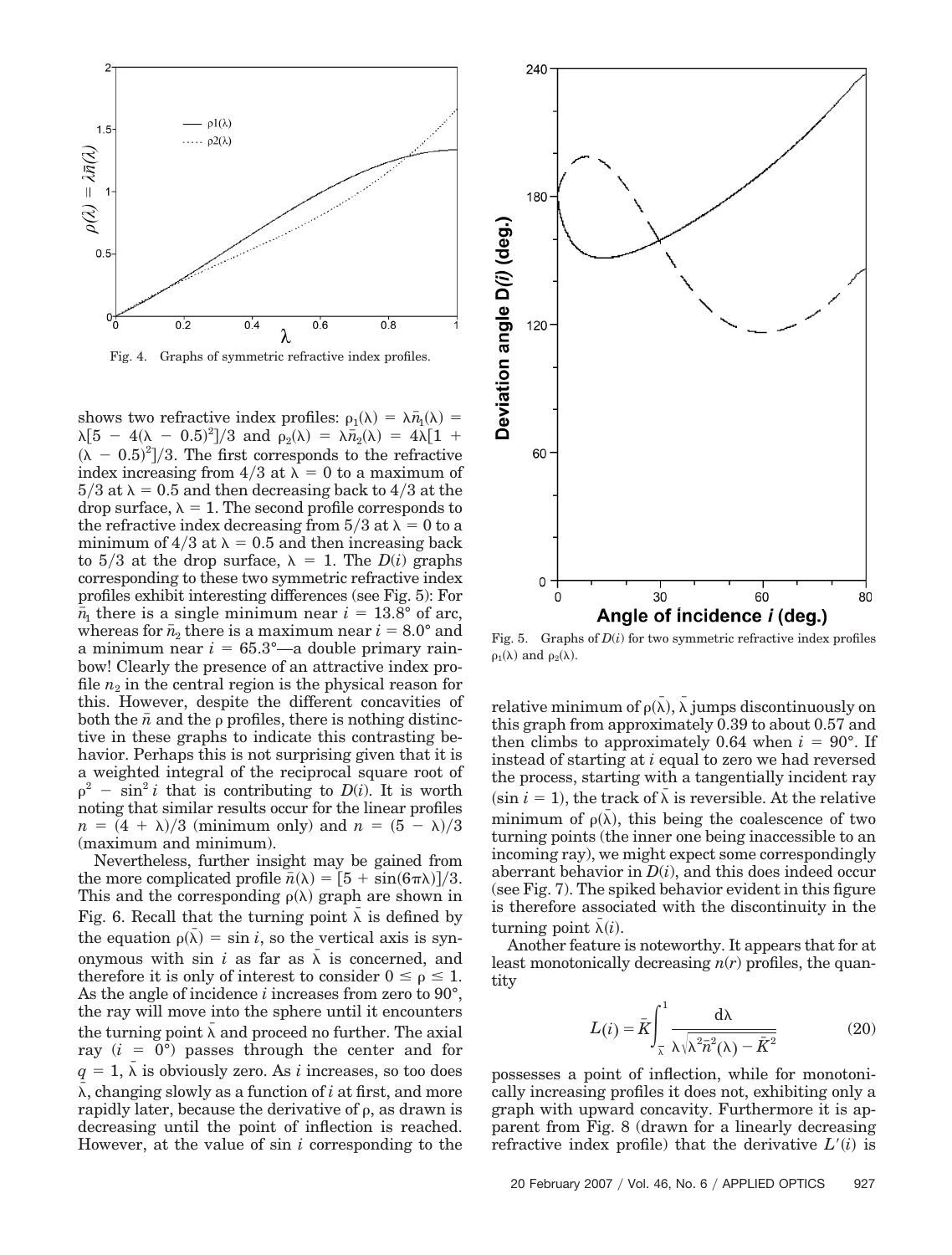

Fig. 6. (a) Variation of refractive index  $n(\lambda)$  as a function of the normalized radius  $\lambda$  of the sphere. (b) Variation of singular point  $\rho(\lambda)$  as a function of the normalized radius  $\lambda$  of the sphere.

negative in the interval of interest. These are obviously necessary conditions for the existence of double extrema in the graph of  $D(i)$ , since the remaining terms are linear in *i*. This feature is also present for the parabolic profile  $n(r) = 4[1 + (r - 0.5)^2]/3$ , so it appears that the double bow exists provided the profile is sufficiently attractive in the deep interior of the drop.

Nevertheless, these general criteria on *L*(*i*) are still insufficient to translate into conditions on *n*(*r*). In the



Fig. 7. Graph of  $D(i)$  for  $\bar{n}(\lambda) = [5 + \sin(6\pi\lambda)]/3$ . Note the multiple extrema and also the apparent singular behavior near  $i \approx \arcsin$  $0.76 = 49.5^{\circ}$ , corresponding to the smallest minimum of  $\rho(\lambda)$  in Fig. 6.

graphs below for  $n(\lambda) = (5 - \lambda)/3$  (Fig. 8), *D*(*i*) is the total deviation [Eq.  $(10)$ ] and  $Dl(i)$  is just the linear part of  $D(i)$ , namely  $Dl(i) = 2i$ .



Fig. 8. Graphs of (i)  $D(i)$  as given by Eq. (10), (ii) the integral term  $L(i)$  as defined by Eq. (24), and (iii) the linear part of  $D(i)$ , namely  $Dl(i) = 2i$ , where  $D(i) = Dl(i) + 4L(i) - \pi$ .